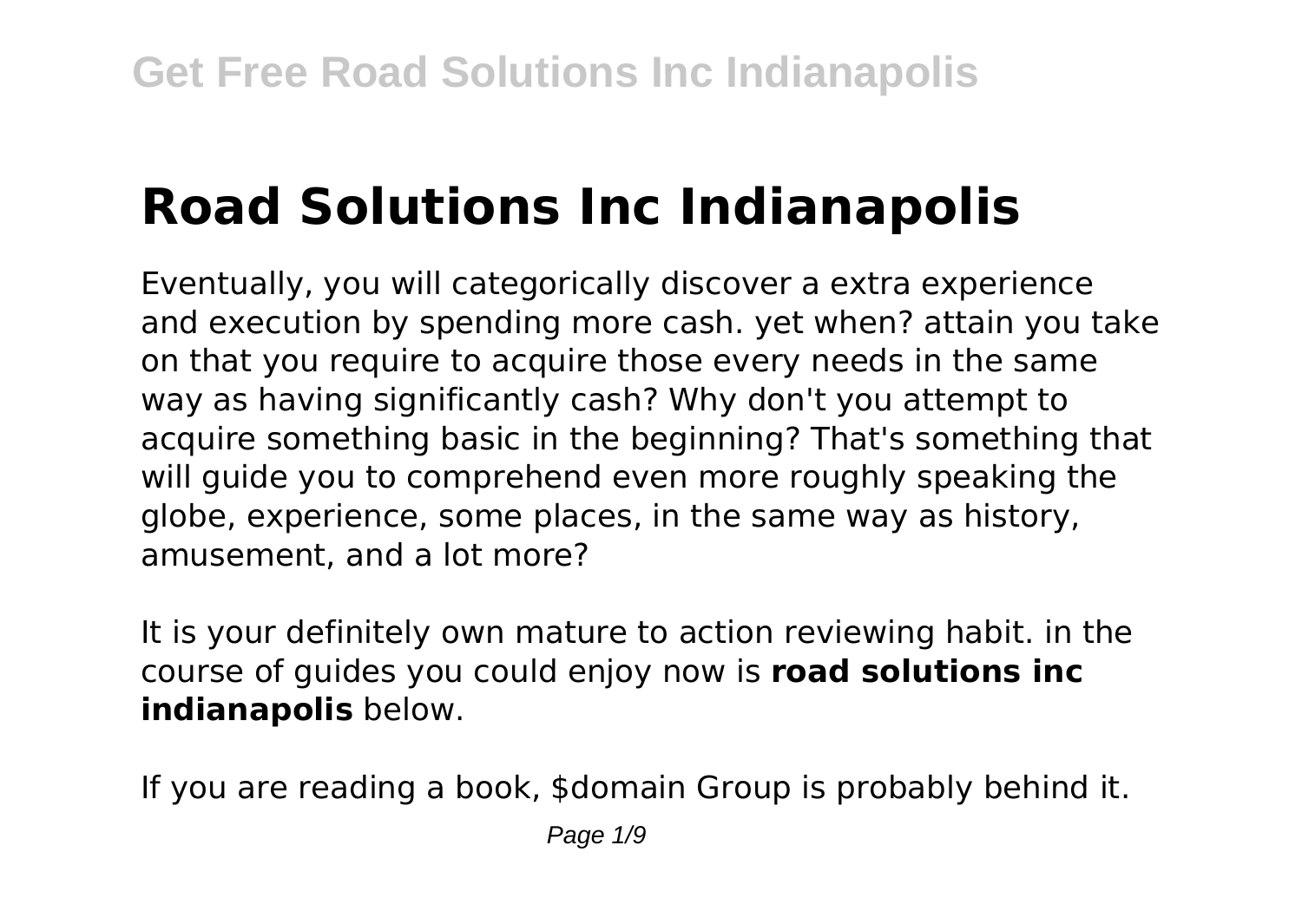We are Experience and services to get more books into the hands of more readers.

### **Road Solutions Inc Indianapolis**

Road Solutions, Inc. (RSI) was created in 1999 as a division of CPI. Road Solutions manufactures and distributes agricultural based liquid and granular environmentally friendly products as de-icing and anti-icing agents.

### **Correlated Products Incorporated (CPI) & Road Solutions, Inc.**

Get directions, reviews and information for Road Solutions Inc in Indianapolis, IN. Road Solutions Inc 5616 Progress Rd Indianapolis IN 46241. Reviews (317) 243-3248 Website. Menu & Reservations Make Reservations . Order Online Tickets Tickets See Availability Directions ...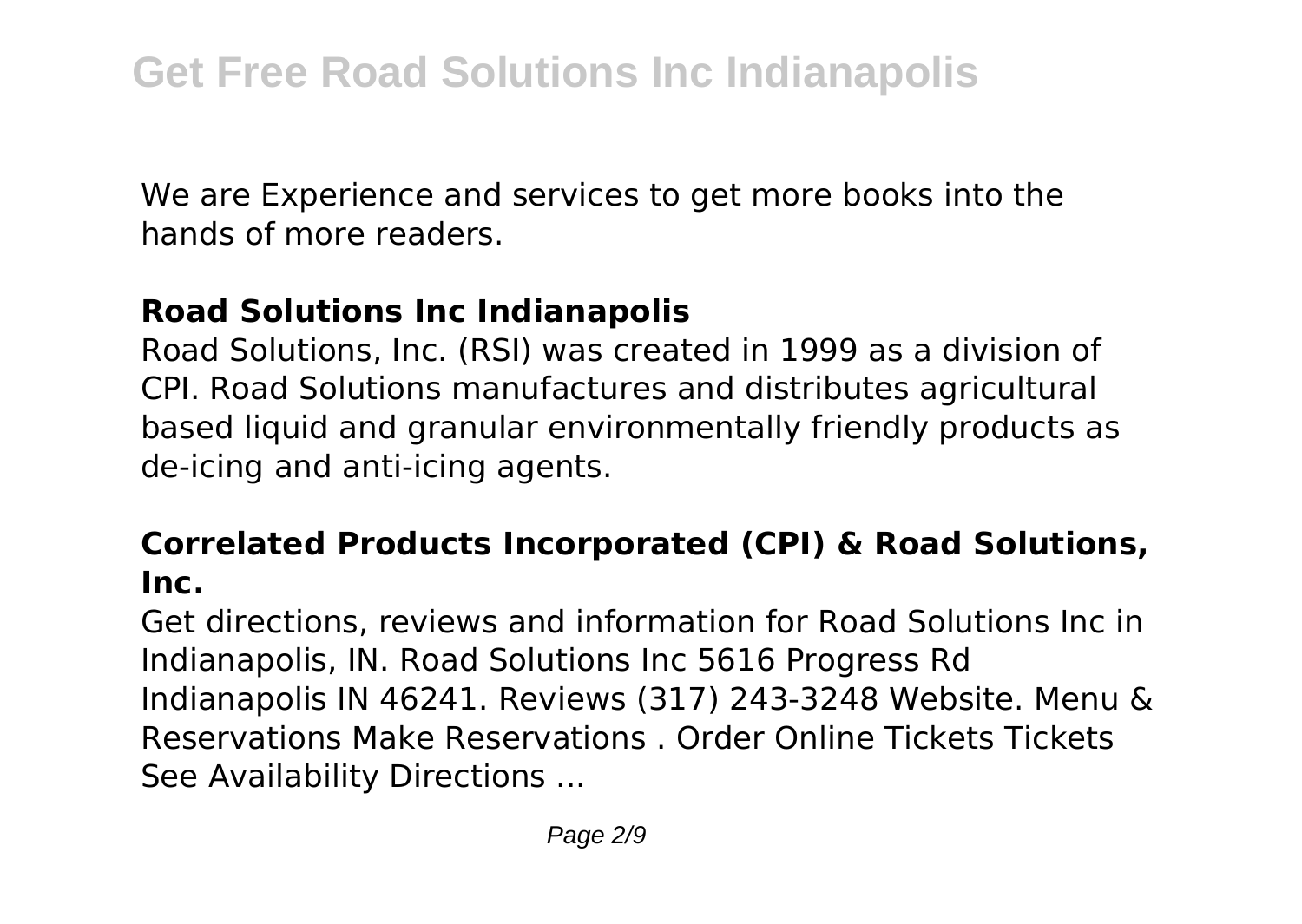**Road Solutions Inc 5616 Progress Rd Indianapolis, IN ...** The experts at Road Solutions know snow and ice management. With a combined portfolio of over 80 years in the industry, you've come to the right source to successfully navigate and manage whatever winter weather throws your way. We believe in an organic approach to snow and ice melting that's safer for our environment and your equipment.

### **De-icing and Anti-icing - Road Solutions, Inc.**

Find 1 listings related to Road Solutions Inc in Indianapolis on YP.com. See reviews, photos, directions, phone numbers and more for Road Solutions Inc locations in Indianapolis, IN.

### **Road Solutions Inc in Indianapolis, IN with Reviews - YP.com**

Road Solutions, Inc. 145 likes. Full service manufacturer/distributor of liguid and granular anti-icing agents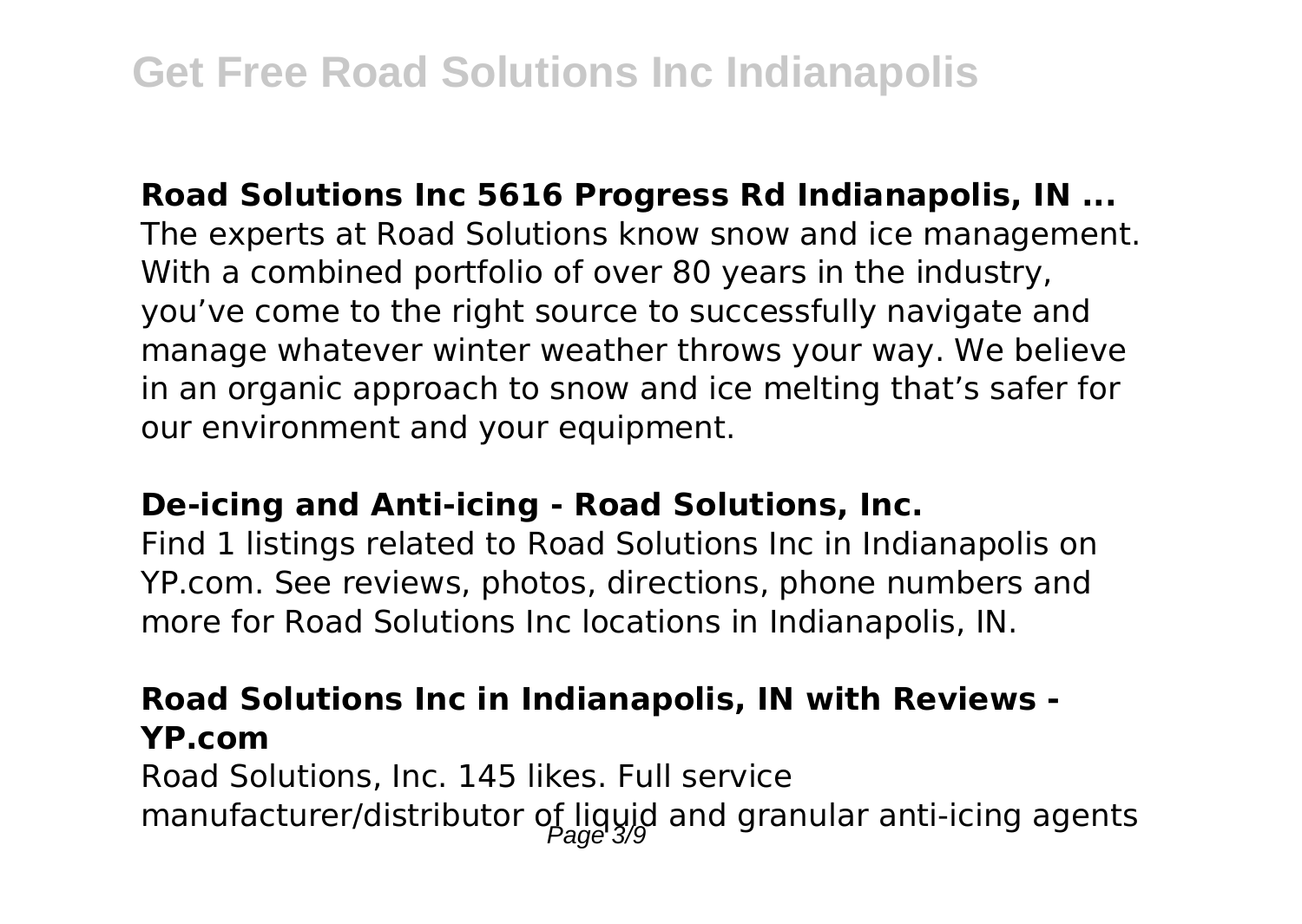with an organic solution to save money,...

### **Road Solutions, Inc. - Home | Facebook**

CPI Road Solutions Inc 5616 Progress Rd Indianapolis, IN 46241. 3172433248. www.cpiroadsolutions.com. What people say about CPI Road Solutions Inc 0 Reviews. Share your thoughts about this business. Write a Review Be the first to review CPI Road Solutions Inc!

**CPI Road Solutions Inc in Indianapolis, IN | Business ...** PDF Road Solutions Inc Indianapolis more as regards this life. a propos the world. We pay for you this proper as competently as easy habit to get those all. We meet the expense of road solutions inc indianapolis and numerous books collections from fictions to scientific research in any way. in the middle of them is this road solutions inc indianapolis that can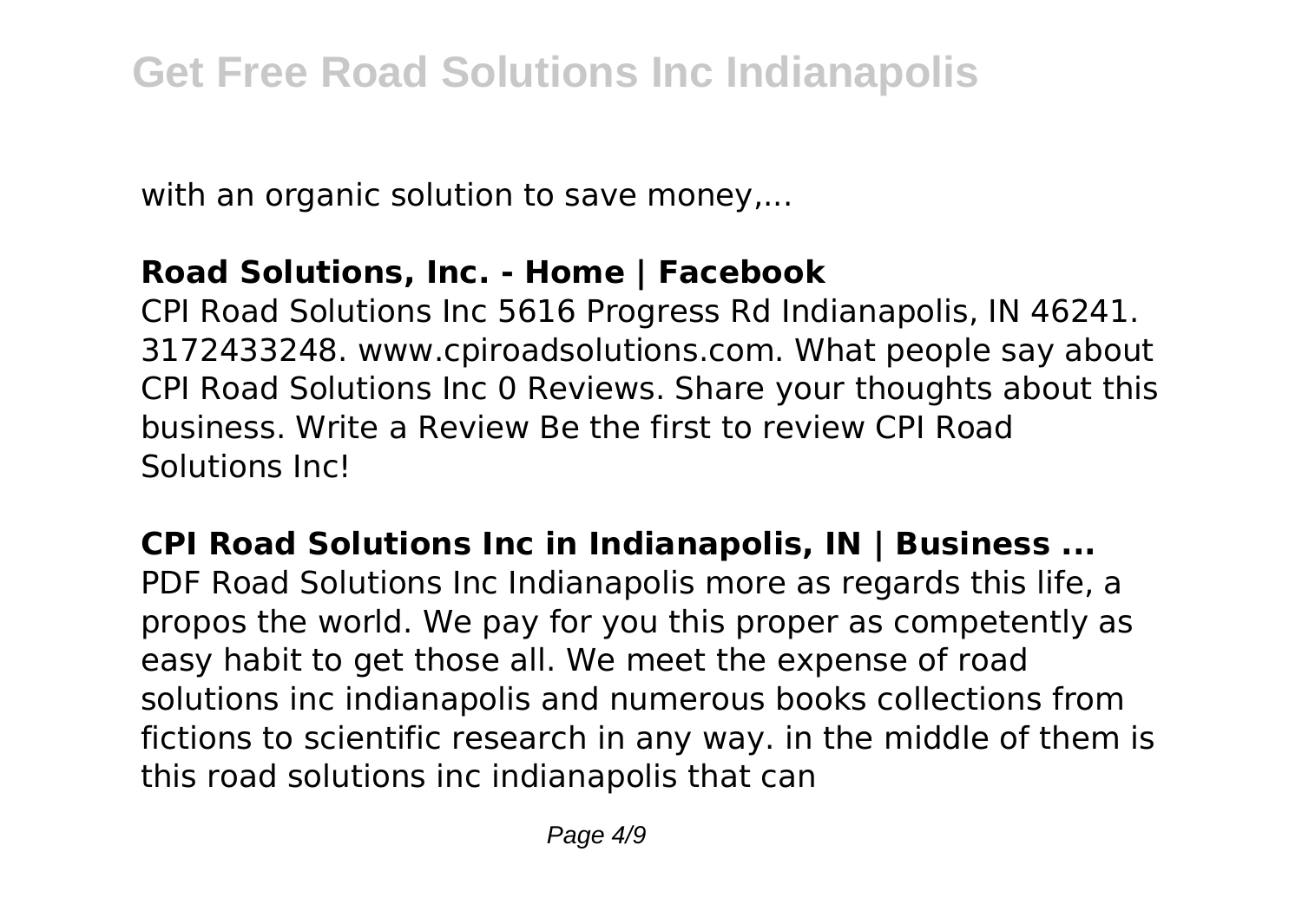### **Road Solutions Inc Indianapolis**

Get directions, reviews and information for It Solutions Inc in Indianapolis, IN. ... [9465 - 9523] Indianapolis Rd Indianapolis IN 46278. Reviews (317) 713-2975 Website. Menu & Reservations Make Reservations . Order Online Tickets Tickets See Availability Directions {{::location.tagLine.value.text}} Sponsored Topics. Legal. Help. Get ...

### **It Solutions Inc [9465 - 9523] Indianapolis Rd ...**

Phone: (317) 664-7769. Address: 8755 Guion Rd. Suite G Indianapolis, IN 46268

### **Support | Proxurve Solutions**

Get directions, reviews and information for ATM Solutions Inc in Indianapolis, IN. ATM Solutions Inc 7220 Georgetown Rd Indianapolis IN 46268. Reviews (317) 347-9674 Website. Menu & Reservations Make Reservations . Order Online Tickets Tickets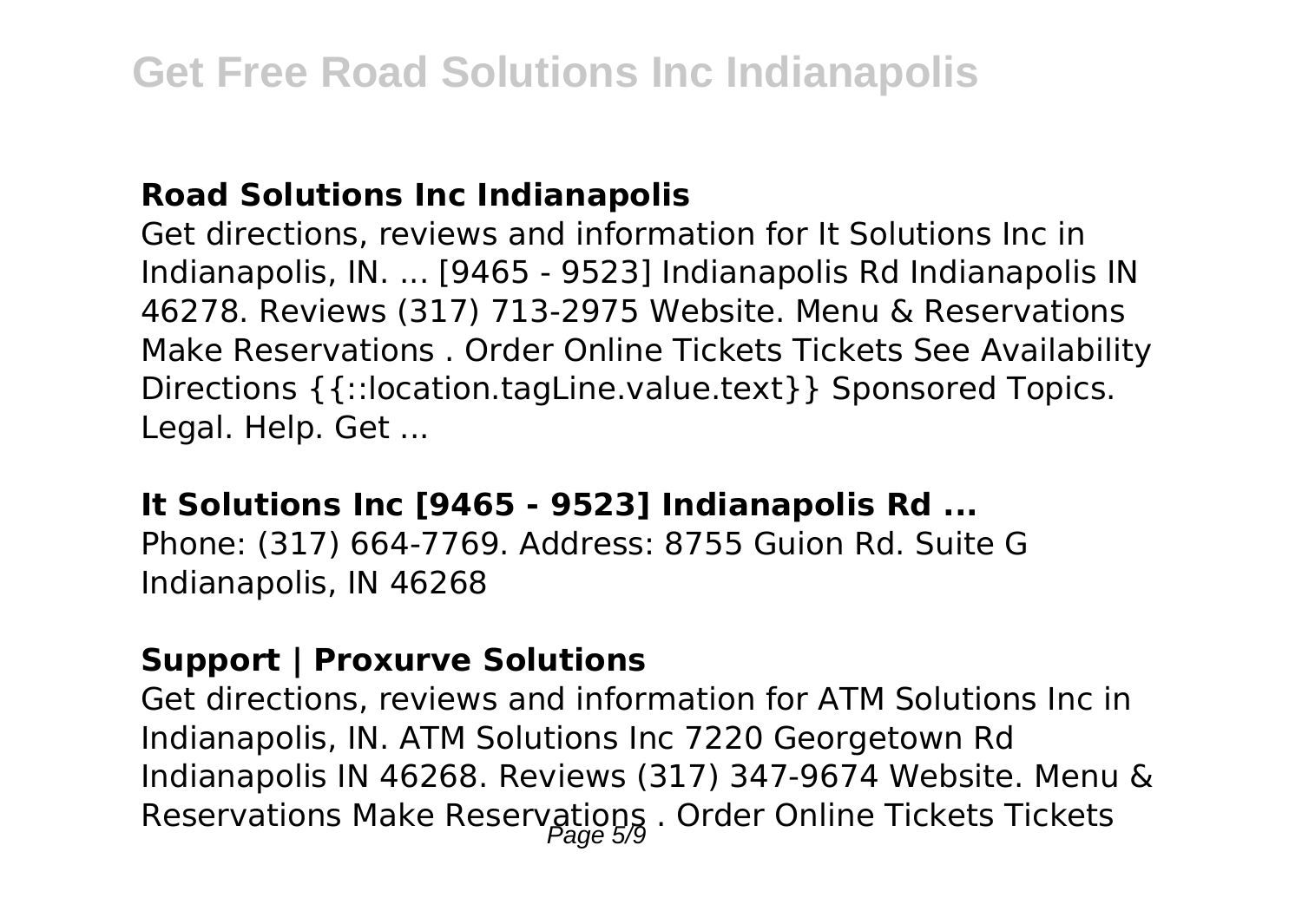See Availability Directions ...

**...**

## **ATM Solutions Inc 7220 Georgetown Rd Indianapolis, IN**

2 visitors have checked in at Road Solutions Inc.. Building in Indianapolis, IN Foursquare uses cookies to provide you with an optimal experience, to personalize ads that you may see, and to help advertisers measure the results of their ad campaigns.

### **Road Solutions Inc. - Building in Indianapolis**

New York. 431 New Karner Road Suite 1C Albany, NY 12205 USA (518) 320-8552. Click Here for a Map of This Location Houston (832) 777-3592 x123 Denver

### **Locations | Mechanical Solutions, Inc.**

Get directions, reviews and information for Monitoring Solutions Inc in Indianapolis, IN. Monitoring Solutions Inc 4404 Guion Rd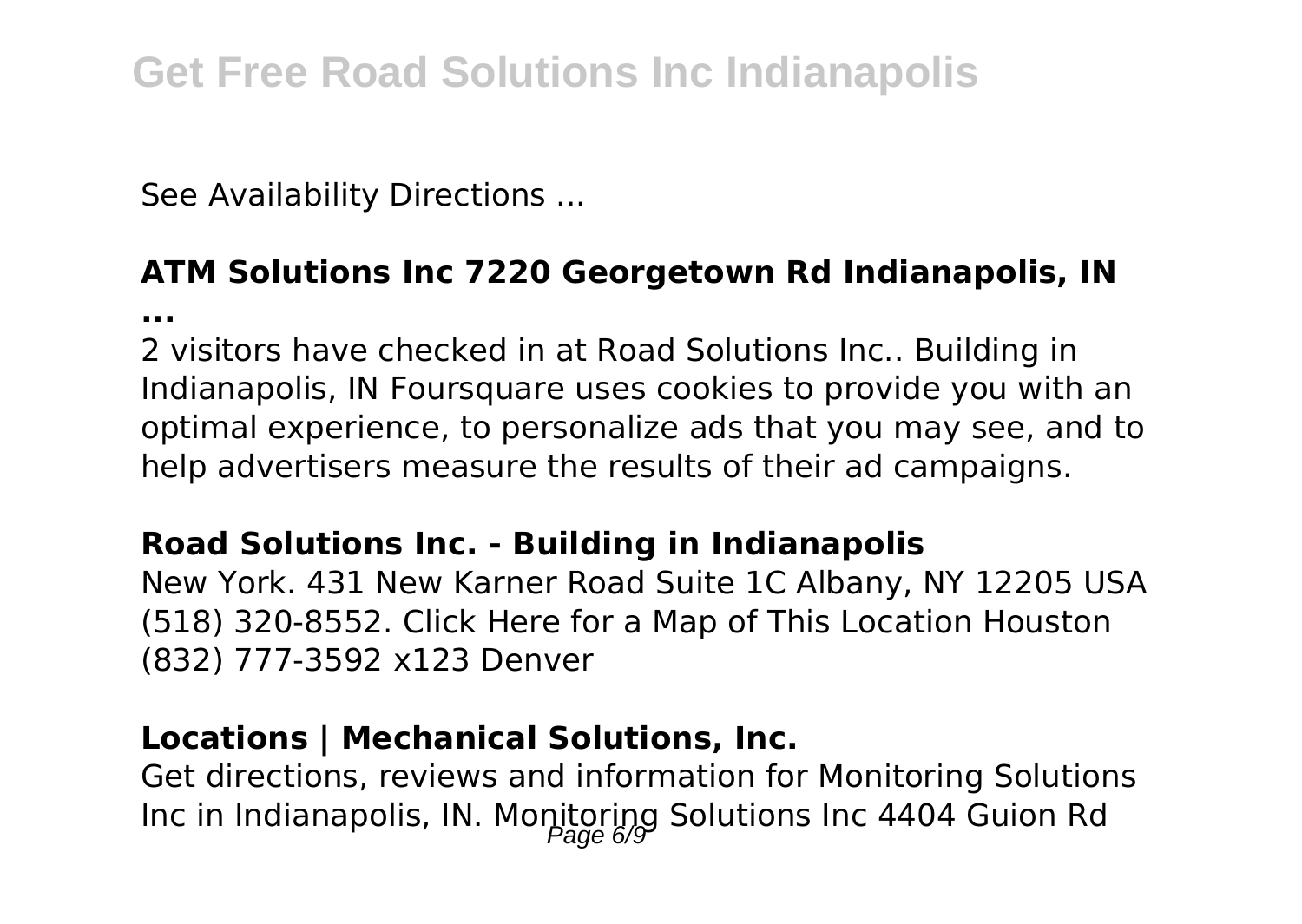Indianapolis IN 46254. Reviews (317) 856-9400 Website. Menu & Reservations ... 4404 Guion Rd, Indianapolis, IN 46254 (317) 856-9400. Claim this business (317) 856-9400 Favorite More Directions Sponsored Topics. About ...

### **Monitoring Solutions Inc 4404 Guion Rd Indianapolis, IN**

**...**

Get directions, reviews and information for Phoenyx Solutions Inc in Indianapolis, IN. Phoenyx Solutions Inc 5625 N Post Rd Indianapolis IN 46216. Reviews (317) 585-6100 Website. Menu & Reservations Make Reservations . Order Online Tickets Tickets See Availability ...

**Phoenyx Solutions Inc 5625 N Post Rd Indianapolis, IN ...** Precast Solutions, Inc. 6145 S. Indianapolis Road. Whitestown, IN 46075 (317) 545-6557 Office (317) 545-6558 Fax info@precastsolutions-inc.com.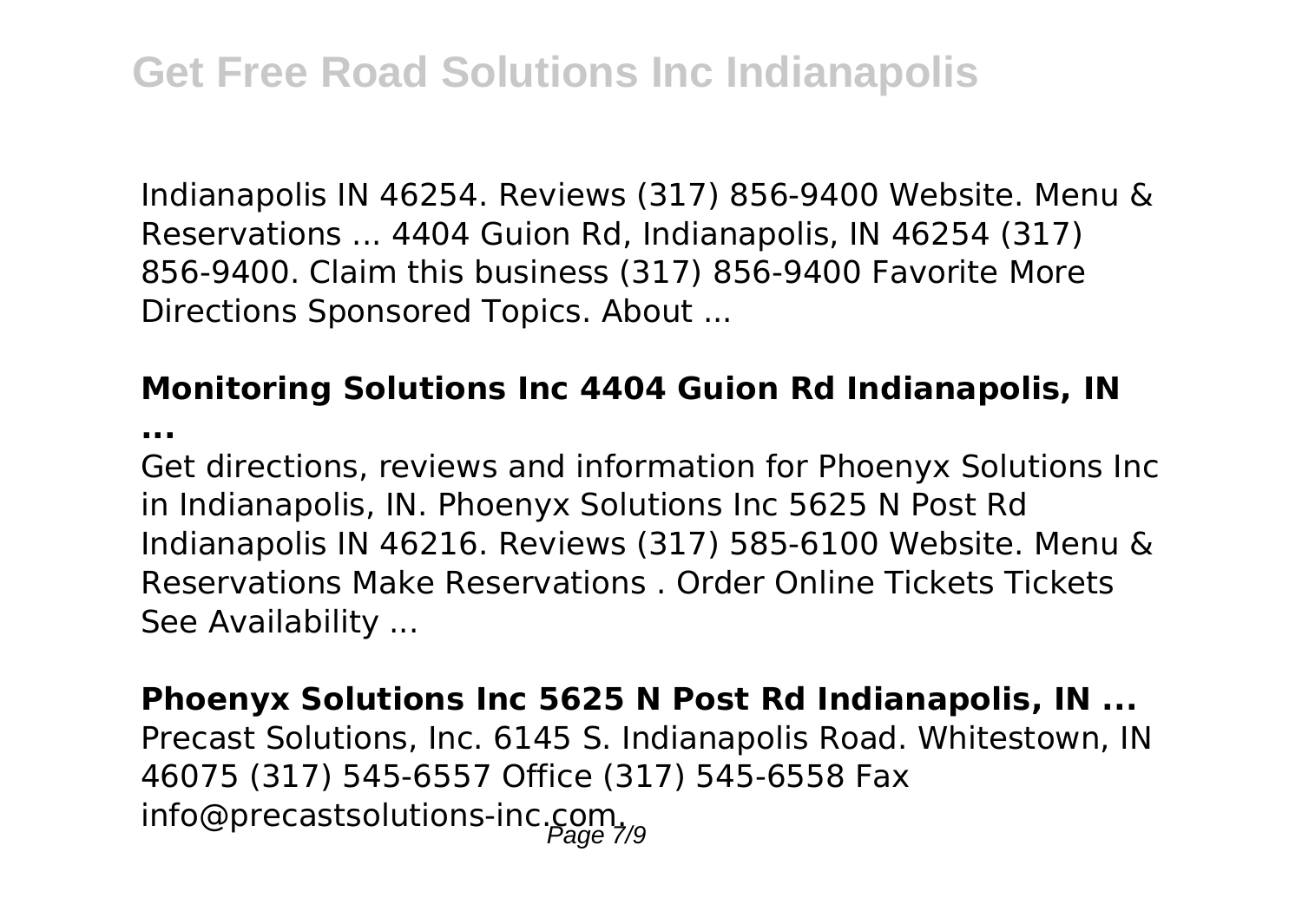### **Precast Concrete Solutions - Online : Contact**

Thanks for reaching out. We will get back with you shortly.

### **Thanks! • CPI**

Boston Solutions, Inc. is an Indiana For-Profit Domestic Corporation filed on February 17, 2005. The company's filing status is listed as Active and its File Number is 2005022100058. The Registered Agent on file for this company is Jeremy J Boston and is located at 833 Fabyan Rd, Indianapolis, IN 46217.

### **Boston Solutions, Inc. in Indianapolis, IN | Company Info**

**...**

Deposit Solutions, Inc. is an Indiana Domestic For-Profit Corporation filed on November 3, 1997. The company's filing status is listed as Admin Dissolved and its File Number is 1997110093. The Registered Agent on file for this company is